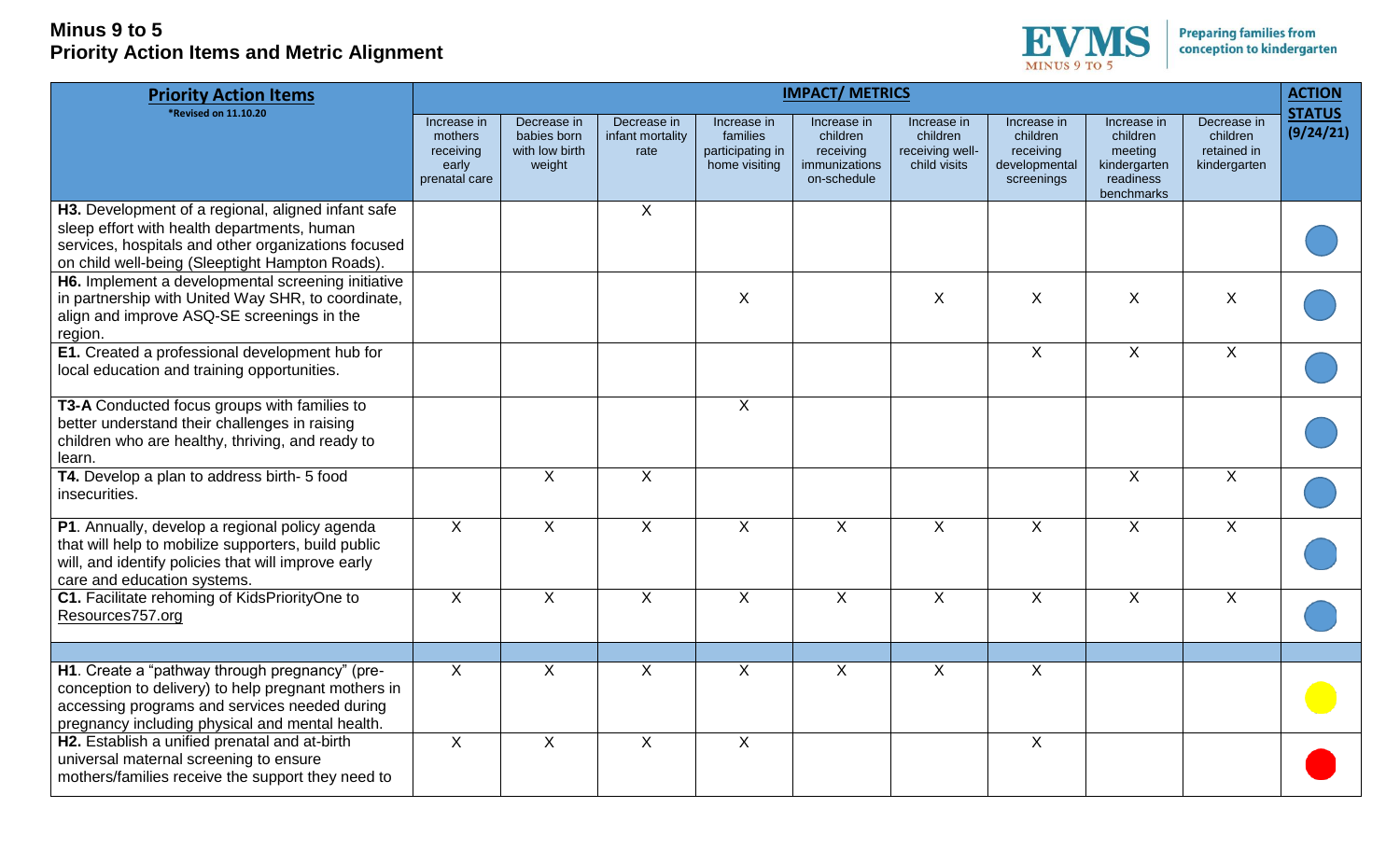

| <b>Priority Action Items</b>                                                                                                                                                                                           | <b>IMPACT/ METRICS</b>                                        |                                                        |                                         |                                                              |                                                                      |                                                            |                                                                     |                                                                               |                                                        |                            |
|------------------------------------------------------------------------------------------------------------------------------------------------------------------------------------------------------------------------|---------------------------------------------------------------|--------------------------------------------------------|-----------------------------------------|--------------------------------------------------------------|----------------------------------------------------------------------|------------------------------------------------------------|---------------------------------------------------------------------|-------------------------------------------------------------------------------|--------------------------------------------------------|----------------------------|
| <b>*Revised on 11.10.20</b>                                                                                                                                                                                            | Increase in<br>mothers<br>receiving<br>early<br>prenatal care | Decrease in<br>babies born<br>with low birth<br>weight | Decrease in<br>infant mortality<br>rate | Increase in<br>families<br>participating in<br>home visiting | Increase in<br>children<br>receiving<br>immunizations<br>on-schedule | Increase in<br>children<br>receiving well-<br>child visits | Increase in<br>children<br>receiving<br>developmental<br>screenings | Increase in<br>children<br>meeting<br>kindergarten<br>readiness<br>benchmarks | Decrease in<br>children<br>retained in<br>kindergarten | <b>STATUS</b><br>(9/24/21) |
| raise a healthy child including mental health<br>support.                                                                                                                                                              |                                                               |                                                        |                                         |                                                              |                                                                      |                                                            |                                                                     |                                                                               |                                                        |                            |
| H3-A Operationalize safe sleep efforts through<br>continued support and advancement of Sleeptight<br>Hampton Roads.                                                                                                    |                                                               |                                                        | $\overline{X}$                          |                                                              |                                                                      |                                                            |                                                                     |                                                                               |                                                        |                            |
| H4. Develop strategies to enhance outreach and<br>education to increase regional utilization of the<br>Women, Infant and Children (WIC) program.                                                                       | $\overline{X}$                                                | $\mathsf{X}$                                           | $\overline{X}$                          |                                                              |                                                                      |                                                            |                                                                     |                                                                               |                                                        | on hold                    |
| H5/T5. Facilitate coordination and alignment<br>(where possible) of home visiting programs and<br>centralized intake across the region.                                                                                | $\overline{X}$                                                | X                                                      | $\overline{X}$                          | $\sf X$                                                      | X                                                                    | $\sf X$                                                    | X                                                                   | $\sf X$                                                                       | X                                                      |                            |
| H7. Continue collaboration with UWSHR on<br>developmental screening to improve ASQ-SE<br>screenings in the region.                                                                                                     |                                                               |                                                        |                                         | $\sf X$                                                      |                                                                      | X                                                          | $\sf X$                                                             | X                                                                             | X                                                      |                            |
|                                                                                                                                                                                                                        |                                                               |                                                        |                                         |                                                              |                                                                      |                                                            |                                                                     |                                                                               |                                                        |                            |
| E2. Pilot a Shared Services initiative for early care<br>providers.                                                                                                                                                    |                                                               |                                                        |                                         |                                                              |                                                                      |                                                            |                                                                     | $\sf X$                                                                       | X                                                      |                            |
| E3. Engage family, friend, and neighbor (informal)<br>child care provider to support quality and business<br>aspects of care ('Ready Network' in partnership<br>with VECF and Smart Beginnings Virginia<br>Peninsula). |                                                               |                                                        |                                         |                                                              |                                                                      |                                                            |                                                                     | $\mathsf{X}$                                                                  | $\pmb{\times}$                                         |                            |
| E4. Build a cohesive system to bolster and<br>enhance the early care education workforce<br>development (in partnership with Hampton Roads<br>Workforce Council).                                                      |                                                               |                                                        |                                         |                                                              |                                                                      |                                                            |                                                                     | $\sf X$                                                                       | $\pmb{\times}$                                         |                            |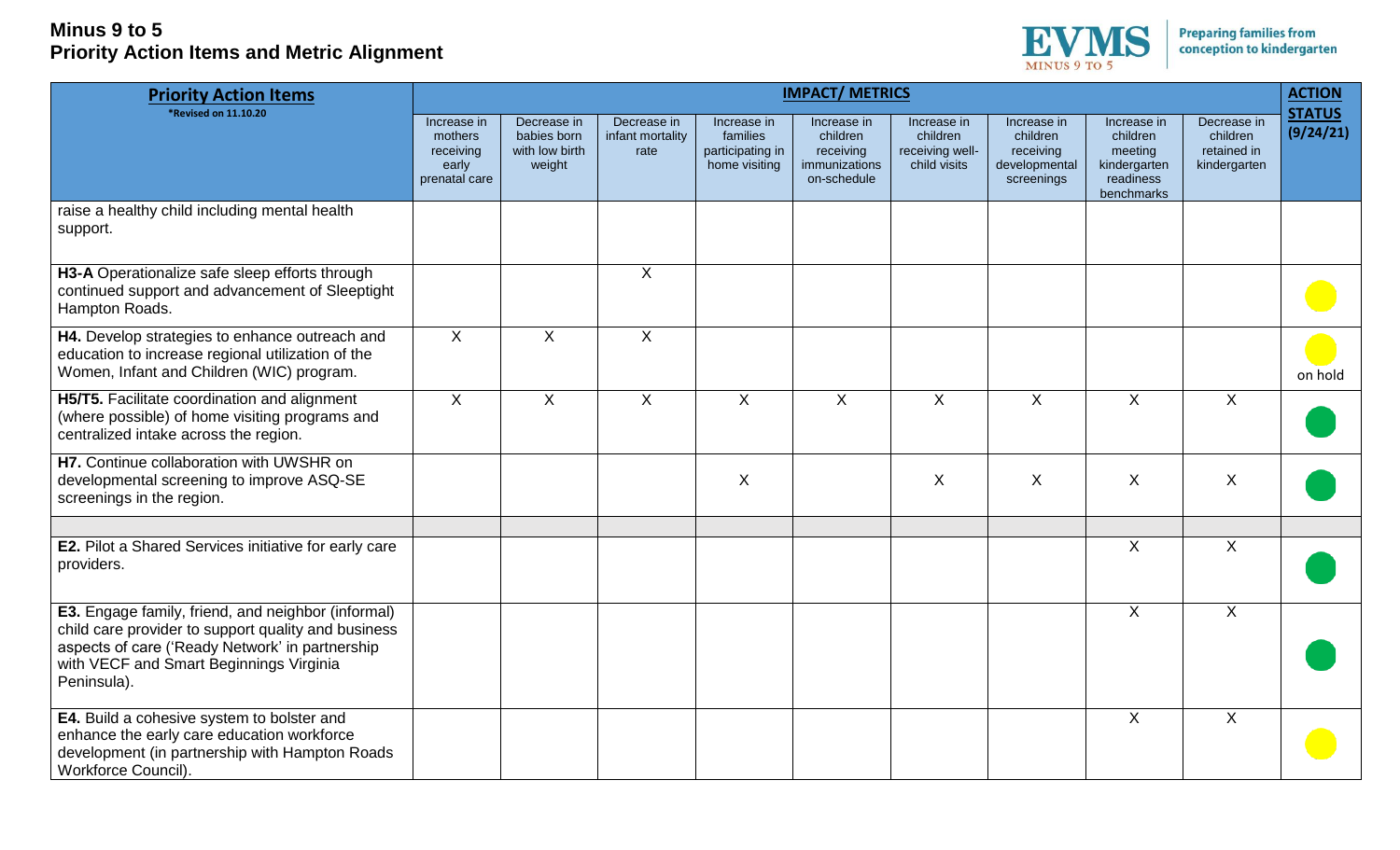

| <b>Priority Action Items</b>                                                                                                                                                                            | <b>IMPACT/ METRICS</b>                                        |                                                        |                                         |                                                              |                                                                      |                                                            |                                                                     |                                                                               |                                                        | <b>ACTION</b>              |
|---------------------------------------------------------------------------------------------------------------------------------------------------------------------------------------------------------|---------------------------------------------------------------|--------------------------------------------------------|-----------------------------------------|--------------------------------------------------------------|----------------------------------------------------------------------|------------------------------------------------------------|---------------------------------------------------------------------|-------------------------------------------------------------------------------|--------------------------------------------------------|----------------------------|
| *Revised on 11.10.20                                                                                                                                                                                    | Increase in<br>mothers<br>receiving<br>early<br>prenatal care | Decrease in<br>babies born<br>with low birth<br>weight | Decrease in<br>infant mortality<br>rate | Increase in<br>families<br>participating in<br>home visiting | Increase in<br>children<br>receiving<br>immunizations<br>on-schedule | Increase in<br>children<br>receiving well-<br>child visits | Increase in<br>children<br>receiving<br>developmental<br>screenings | Increase in<br>children<br>meeting<br>kindergarten<br>readiness<br>benchmarks | Decrease in<br>children<br>retained in<br>kindergarten | <b>STATUS</b><br>(9/24/21) |
| E5. Implement strategies to enhance outreach and<br>education to increase regional utilization of the<br>Child And Adult Care Food Program (CACFP).                                                     |                                                               |                                                        |                                         |                                                              |                                                                      |                                                            |                                                                     | X                                                                             | X                                                      |                            |
| E6. Implement a food-sourcing pilot with the<br>Foodbank and local child care centers, utilizing<br>discounts to enhance and promote CACFP<br>participation (funding from VECF).                        |                                                               |                                                        |                                         |                                                              |                                                                      |                                                            |                                                                     | X                                                                             | X                                                      |                            |
| E7. Coordinate the Preschool Development Grant<br>(PDG B-5) for the South Hampton Roads region.                                                                                                         |                                                               |                                                        |                                         |                                                              |                                                                      |                                                            |                                                                     | X                                                                             | X                                                      |                            |
| <b>E8.</b> Coordinate the Mixed Delivery Grant (MDG) for<br>the South Hampton Roads region.                                                                                                             |                                                               |                                                        |                                         |                                                              |                                                                      |                                                            | X                                                                   | X                                                                             | X                                                      |                            |
| T1. Continue sharing of Resources757.org<br>resource listing with families.                                                                                                                             | X                                                             | X                                                      | X                                       | X                                                            | X                                                                    | X                                                          |                                                                     | $\mathsf{X}$                                                                  | X                                                      |                            |
| T2. Connect and align parent education programs<br>to increase access for all families.                                                                                                                 | $\mathsf{X}$                                                  | $\boldsymbol{\mathsf{X}}$                              | $\mathsf{X}$                            | $\boldsymbol{\mathsf{X}}$                                    | $\mathsf{X}$                                                         | $\boldsymbol{\mathsf{X}}$                                  |                                                                     | $\mathsf{X}$                                                                  | $\mathsf{X}$                                           |                            |
| T3-B. Develop a Family & Community Partnership<br>by engaging families throughout SHR to help find<br>solutions to the challenges of raising children who<br>are healthy, thriving, and ready to learn. | X                                                             | X                                                      | X                                       | $\mathsf{X}$                                                 | X                                                                    | X                                                          | X                                                                   | X                                                                             | X                                                      |                            |
| T5/H5. Facilitate coordination and alignment<br>(where possible) of home visiting programs and<br>centralized intake across the region (Hampton<br>Roads Home Visiting Alliance).                       | $\overline{X}$                                                | $\overline{X}$                                         | $\overline{X}$                          | $\overline{X}$                                               | $\overline{X}$                                                       | $\overline{X}$                                             | X                                                                   | X                                                                             | $\overline{X}$                                         |                            |
| C1-A. Continue connection with <i>communities</i> to<br>Resources757.org.                                                                                                                               | X                                                             | $\sf X$                                                | $\mathsf{X}$                            | $\sf X$                                                      | $\mathsf{X}$                                                         | $\sf X$                                                    | $\chi$                                                              | $\sf X$                                                                       | X                                                      |                            |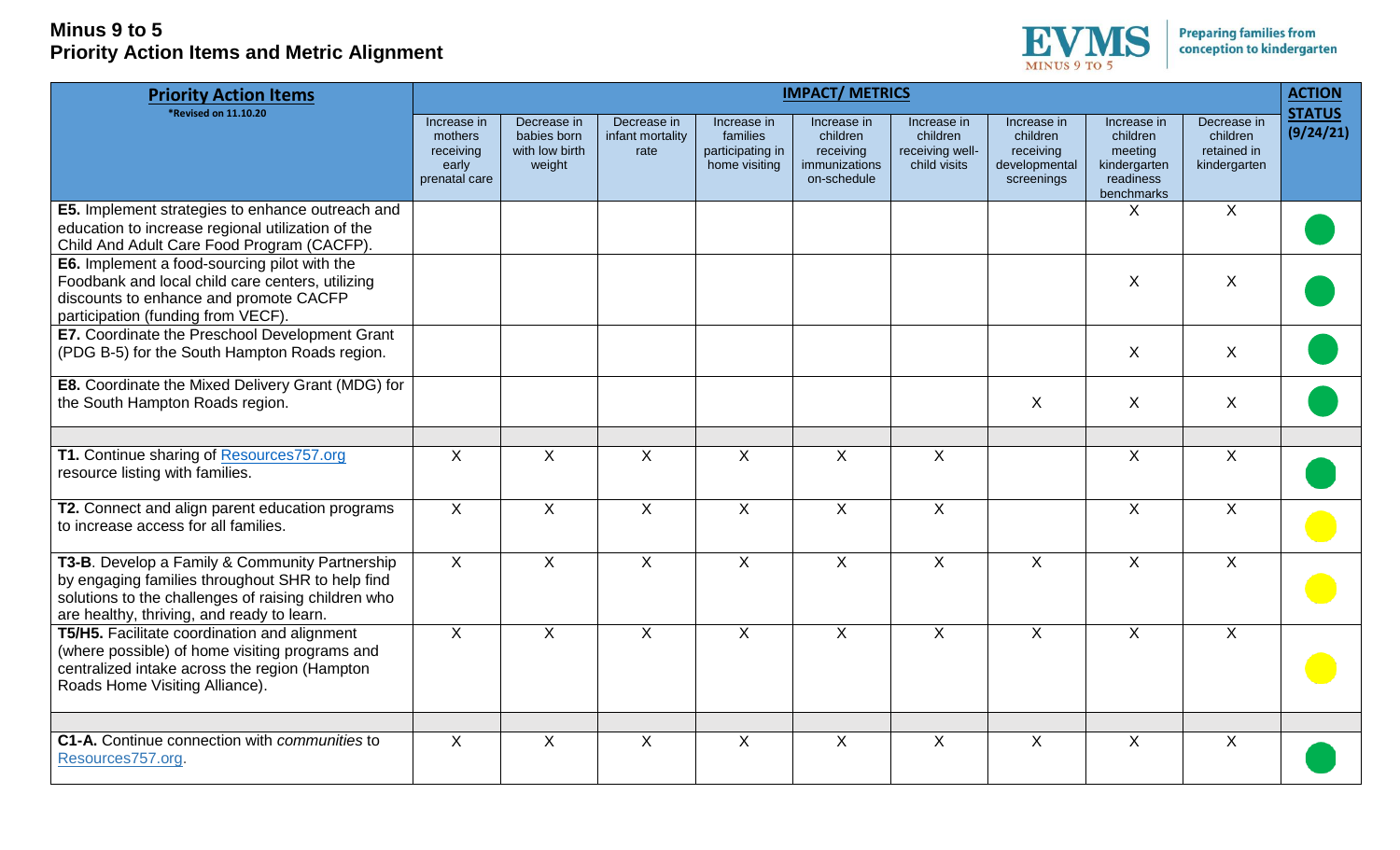

| <b>Priority Action Items</b>                                                                                                                                                                                    | <b>IMPACT/ METRICS</b>                                        |                                                        |                                         |                                                              |                                                                      |                                                            |                                                                     |                                                                               |                                                        |                            |
|-----------------------------------------------------------------------------------------------------------------------------------------------------------------------------------------------------------------|---------------------------------------------------------------|--------------------------------------------------------|-----------------------------------------|--------------------------------------------------------------|----------------------------------------------------------------------|------------------------------------------------------------|---------------------------------------------------------------------|-------------------------------------------------------------------------------|--------------------------------------------------------|----------------------------|
| *Revised on 11.10.20                                                                                                                                                                                            | Increase in<br>mothers<br>receiving<br>early<br>prenatal care | Decrease in<br>babies born<br>with low birth<br>weight | Decrease in<br>infant mortality<br>rate | Increase in<br>families<br>participating in<br>home visiting | Increase in<br>children<br>receiving<br>immunizations<br>on-schedule | Increase in<br>children<br>receiving well-<br>child visits | Increase in<br>children<br>receiving<br>developmental<br>screenings | Increase in<br>children<br>meeting<br>kindergarten<br>readiness<br>benchmarks | Decrease in<br>children<br>retained in<br>kindergarten | <b>STATUS</b><br>(9/24/21) |
| C2. Establish a messaging campaign about the<br>importance of a child's prenatal and early years<br>(Basics Hampton Roads).                                                                                     | X                                                             | X                                                      | X                                       | $\times$                                                     | X                                                                    | X                                                          | $\sf X$                                                             | X                                                                             | X                                                      |                            |
| C3. Align kindergarten registration practices and<br>transition messaging across five cities<br>(ReadySetRegisterHR.org).                                                                                       |                                                               |                                                        |                                         |                                                              |                                                                      |                                                            |                                                                     | $\sf X$                                                                       | $\sf X$                                                |                            |
| C4. Explore options and begin implementation for<br>on-line texting or web-based parent education<br>platform.                                                                                                  | X                                                             | X                                                      | $\mathsf{X}$                            |                                                              | X                                                                    | X                                                          | X                                                                   | X                                                                             | X                                                      | on hold                    |
| P2. Operationalize strategies and mobilize<br>stakeholders in support of the HR Early Childhood<br>Policy and Advocacy Agenda (annual activity).                                                                | X                                                             | X                                                      | $\mathsf X$                             | X                                                            | X                                                                    | X                                                          | X                                                                   | X                                                                             | X                                                      |                            |
| P3. Develop a Family-Friendly Business Toolkit to<br>help Hampton Roads' businesses establish<br>policies and practices that support families with<br>young children.                                           | $\sf X$                                                       | X                                                      | Χ                                       | $\pmb{\mathsf{X}}$                                           | X                                                                    | X                                                          | X                                                                   | X                                                                             | X                                                      |                            |
| O1. Identify community needs related to the<br>COVID-19 pandemic and support/mobilize<br>community partner actions to address these needs<br>(Child Care Needs Taskforce, COVID-19<br>Emergency Response Team). | $\sf X$                                                       | X                                                      | X                                       |                                                              | X                                                                    | X                                                          | X                                                                   | X                                                                             | X                                                      |                            |